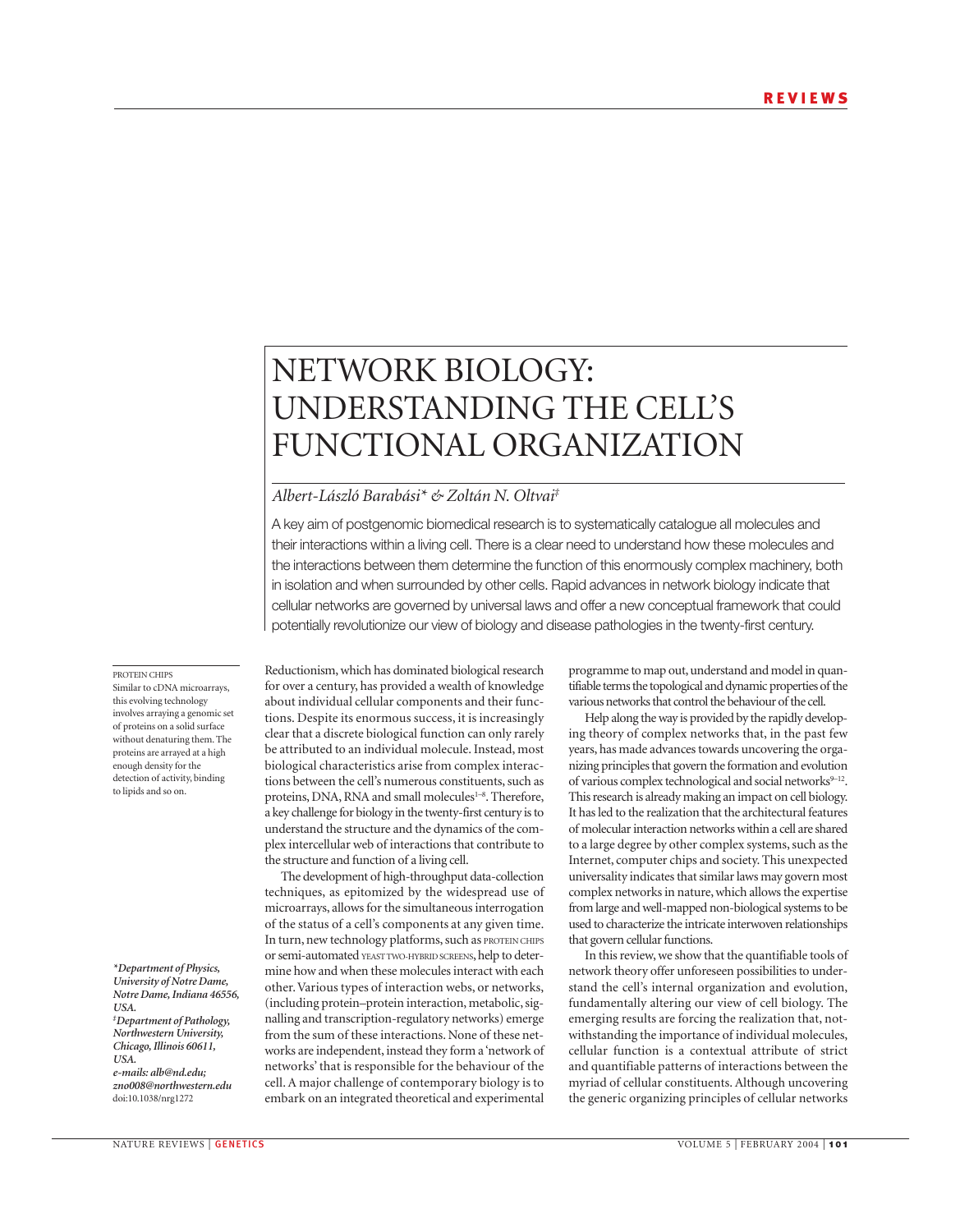### Box 1 | **Network measures**

**Network biology offers a quantifiable description of the networks that characterize various biological systems. Here we define the most basic network measures that allow us to compare and characterize different complex networks.**

#### **Degree**

**The most elementary characteristic of a node is its degree (or connectivity),** *k***, which tells us how many links the node has to other nodes. For example, in the undirected network shown in part a of the figure, node A has degree** *k* **= 5. In networks in which each link has a selected direction (see figure, part b) there is an incoming degree,** *k***in, which denotes the number of links that point to a node,** and an outgoing degree,  $k_{\text{out}}$ , which denotes the number of links that **start from it. For example, node A in part <b>b** of the figure has  $k_{in} = 4$ and  $k_{\text{out}} = 1$ . An undirected network with N nodes and L links is **characterized by an average degree <***k***> = 2L/N (where <> denotes the average).**

#### **Degree distribution**

**The degree distribution,***P***(***k***), gives the probability that a selected** node has exactly  $k$  links.  $P(k)$  is obtained by counting the number **o** f nodes  $N(k)$  with  $k = 1, 2...$  links and dividing by the total **number of nodes N. The degree distribution allows us to distinguish between different classes of networks. For example, a peaked degree distribution, as seen in a random network** (BOX 2)**, indicates that the system has a characteristic degree and that there are no highly connected nodes (which are also known as hubs). By contrast, a power-law degree distribution indicates that a few hubs hold together numerous small nodes** (BOX 2)**.**



D

*k*in *k*out  $= 4$  $= 1$ 

E

#### **Scale-free networks and the degree exponent**

Most biological networks are scale-free, which means that their degree distribution approximates a power law,  $P(k) \sim k^{-\gamma}$ , **where** γ **is the degree exponent and ~ indicates 'proportional to'. The value of** γ **determines many properties of the system. The smaller the value of** γ**, the more important the role of the hubs is in the network. Whereas for** γ**>3 the hubs are not relevant, for 2>** γ**>3 there is a hierarchy of hubs, with the most connected hub being in contact with a small fraction of all nodes, and for** γ **= 2 a hub-and-spoke network emerges, with the largest hub being in contact with a large fraction of all nodes. In general, the unusual properties of scale-free networks are valid only for** γ**<3, when the dispersion** of the  $P(k)$  distribution, which is defined as  $\sigma^2 = \langle k^2 \rangle - \langle k^2 \rangle$ , increases with the number of nodes (that is,  $\sigma$  diverges), **resulting in a series of unexpected features, such as a high degree of robustness against accidental node failures**<sup>71</sup>**. For** γ**>3, however, most unusual features are absent, and in many respects the scale-free network behaves like a random one.**

#### **Shortest path and mean path length**

**Distance in networks is measured with the path length, which tells us how many links we need to pass through to travel between two nodes. As there are many alternative paths between two nodes, the shortest path — the path with the** smallest number of links between the selected nodes — has a special role. In directed networks, the distance  $\ell_{AB}$  from node A to node B is often different from the distance  $\ell_{BA}$  from B to A. For example, in part **b** of the figure,  $\ell_{BA} = 1$ , whereas  $\ell_{AB} = 3$ . Often there is no direct path between two nodes. As shown in part **b** of the figure, although there is a **path from C to A, there is no path from A to C. The mean path length, <** $\ell$ **, represents the average over the shortest paths between all pairs of nodes and offers a measure of a network's overall navigability.**

#### **Clustering coefficient**

**In many networks, if node A is connected to B, and B is connected to C, then it is highly probable that A also has a direct** link to C. This phenomenon can be quantified using the clustering coefficient<sup>33</sup>  $C_1 = 2n_l/k(k-1)$ , where  $n_i$  is the number **of links connecting the** *k***<sup>I</sup> neighbours of node I to each other. In other words,***C***<sup>I</sup> gives the number of 'triangles' (see** BOX 3**)** that go through node I<sub></sub>, whereas  $k_1(k_1 - 1)/2$  is the total number of triangles that could pass through node I<sub></sub>, should all of **node I's neighbours be connected to each other. For example, only one pair of node A's five neighbours in part a of the** figure are linked together (B and C), which gives  $n_A = 1$  and  $C_A = 2/20$ . By contrast, none of node F's neighbours link to **each other, giving** *C***<sup>F</sup> = 0. The average clustering coefficient, <***C***>, characterizes the overall tendency of nodes to form clusters or groups.An important measure of the network's structure is the function** *C***(***k***), which is defined as the average** clustering coefficient of all nodes with *k* links. For many real networks  $C(k) \sim k^{-1}$ , which is an indication of a network's **hierarchical character**47,53 **(see** BOX 2**).**

The average degree  $\langle k \rangle$ , average path length  $\langle \ell \rangle$  and average clustering coefficient  $\langle C \rangle$  depend on the number of nodes and links (N and L) in the network. By contrast, the  $P(k)$  and  $C(k)$  functions are independent of the network's size **and they therefore capture a network's generic features, which allows them to be used to classify various networks.**

YEAST TWO-HYBRID SCREEN A genetic approach for the identification of potential protein–protein interactions. Protein X is fused to the site-specific DNA-binding domain of a transcription factor and protein Y to its transcriptional-activation domain — interaction between the proteins reconstitutes transcription-factor activity and leads to expression of reporter genes with recognition sites for the DNA-binding domain.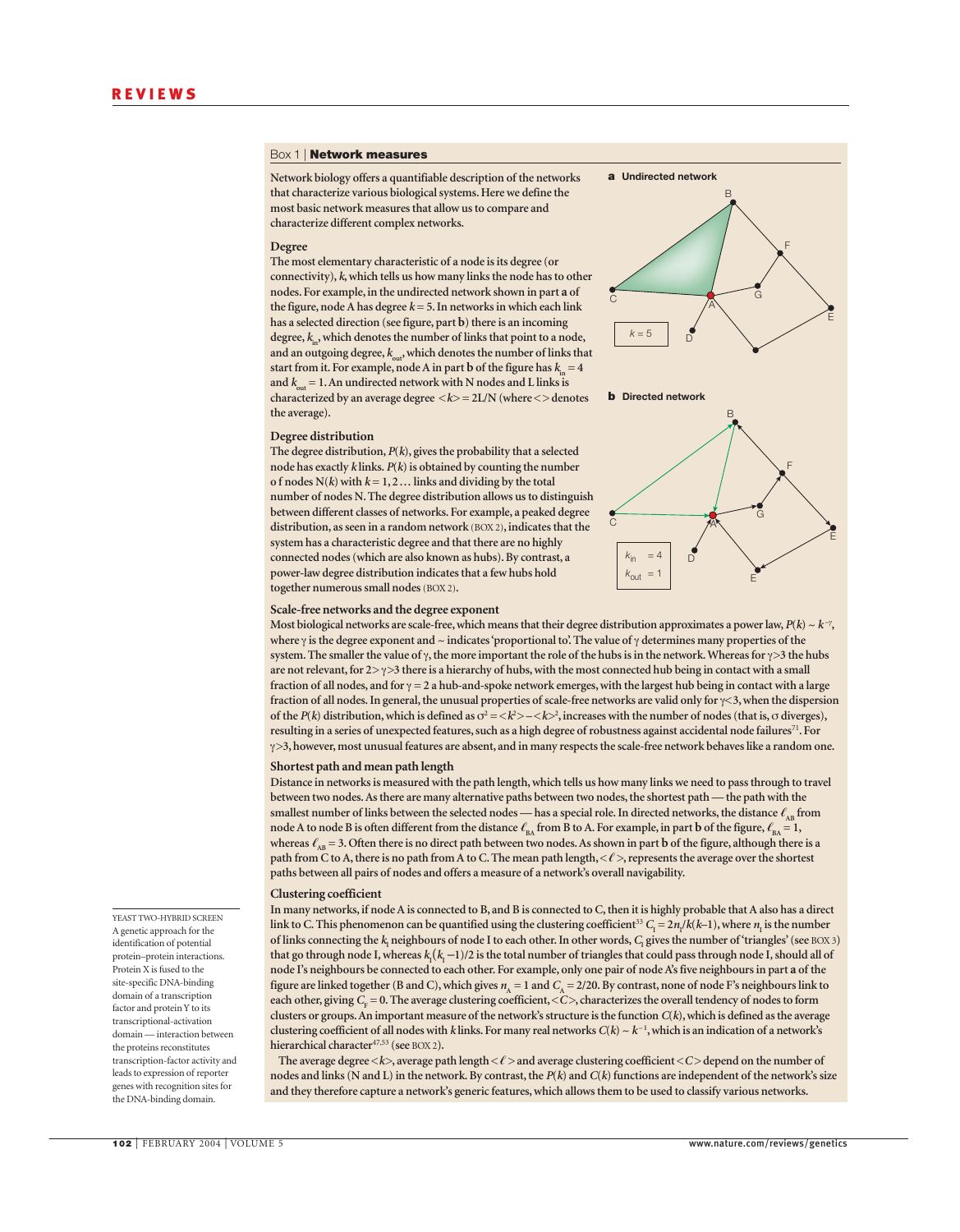is fundamental to our understanding of the cell as a system, it also needs to develop relevance for the experimental biologist, helping to elucidate the role of individual molecules in various cellular processes. Therefore, we explore the specific biological details and the evolutionary origins that contribute to the formation of cellular networks, and the impact of the network structure on experimentally observable function and behavioural features. Our goal is to help understand the large-scale characteristics of cellular networks, complementing recent excellent reviews on the function of small genetic circuits (for example, see REFS 2,6). We also look to the future and the uncharted territories for which these approaches might bear further fruits.

## **Basic network nomenclature**

The behaviour of most complex systems, from the cell to the Internet, emerges from the orchestrated activity of

many components that interact with each other through pairwise interactions.At a highly abstract level, the components can be reduced to a series of nodes that are connected to each other by links, with each link representing the interactions between two components. The nodes and links together form a network*,* or, in more formal mathematical language, a graph (BOX 1).

Establishing the identity of various cellular networks is not trivial. Physical interactions between molecules, such as protein–protein, protein–nucleic-acid and protein–metabolite interactions, can easily be conceptualized using the node-link nomenclature. Nevertheless, more complex functional interactions can also be considered within this representation. For example, smallmolecule substrates can be envisioned as the nodes of a metabolic network and the links as the enzyme-catalysed reactions that transform one metabolite into another (FIG. 1a–c).



Figure 1 | **Characterizing metabolic networks.** To study the network characteristics of the metabolism a graph theoretic description needs to be established. Here, the graph theoretic description for a simple pathway (catalysed by Mg<sup>2+</sup>-dependant enzymes) is illustrated (**a**). In the most abstract approach (**b**) all interacting metabolites are considered equally. The links between nodes represent reactions that interconvert one substrate into another. For many biological applications it is useful to ignore co-factors, such as the highenergy-phosphate donor ATP, which results in a second type of mapping (**c**) that connects only the main source metabolites to the main products. **d** | The degree distribution, *P*(*k*) of the metabolic network illustrates its scale-free topology16. **e** | The scaling of the clustering coefficient *C*(*k*) with the degree *k* illustrates the hierarchical architecture of metabolism<sup>53</sup> (The data shown in **d** and **e** represent an average over 43 organisms16,53). **f** | The flux distribution in the central metabolism of *Escherichia coli* follows a power law, which indicates that most reactions have small metabolic flux, whereas a few reactions, with high fluxes, carry most of the metabolic activity<sup>91</sup>. This plot is based on data that was collected by Emmerling *et al.*106. It should be noted that on all three plots the axis is logarithmic and a straight line on such log–log plots indicates a power-law scaling. CTP, cytidine triphosphate; GLC, aldo-hexose glucose; UDP, uridine diphosphate; UMP, uridine monophosphate; UTP, uridine triphosphate.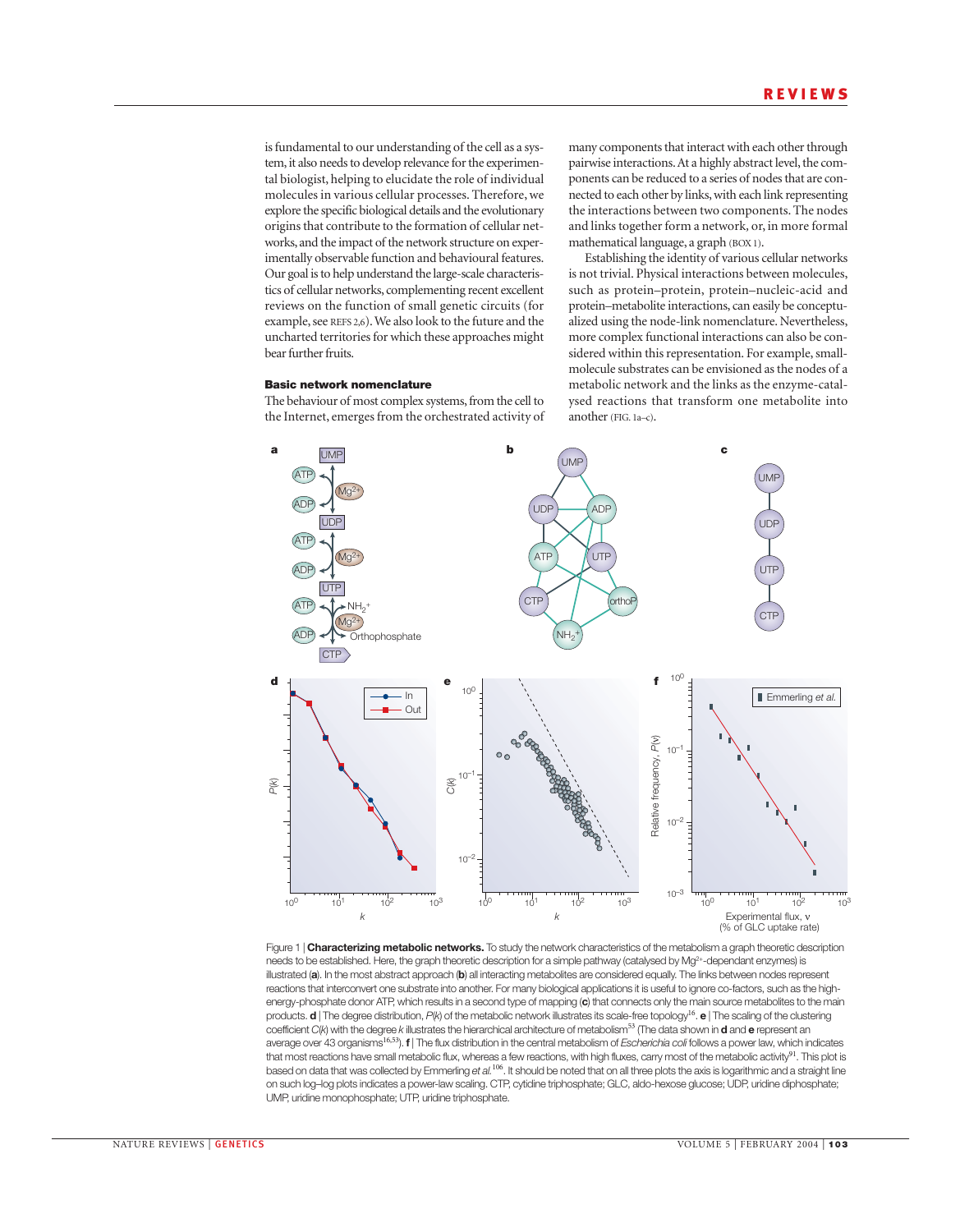

Figure 2 | Yeast protein interaction network. A map of protein-protein interactions<sup>18</sup> in Saccharomyces cerevisiae, which is based on early yeast two-hybrid measurements<sup>23</sup>, illustrates that a few highly connected nodes (which are also known as hubs) hold the network together. The largest cluster, which contains ~78% of all proteins, is shown. The colour of a node indicates the phenotypic effect of removing the corresponding protein (red = lethal, green = non-lethal, orange = slow growth, yellow = unknown). Reproduced with permission from REF. 18  $\odot$ Macmillan Magazines Ltd.

Depending on the nature of the interactions, networks can be directed or undirected. In directed networks, the interaction between any two nodes has a well-defined direction, which represents, for example, the direction of material flow from a substrate to a product in a metabolic reaction, or the direction of information flow from a transcription factor to the gene that it regulates. In undirected networks, the links do not have an assigned direction. For example, in protein interaction networks (FIG. 2) a link represents a mutual binding relationship: if protein A binds to protein B, then protein B also binds to protein A.

## **Architectural features of cellular networks**

*From random to scale-free networks.* Probably the most important discovery of network theory was the realization that despite the remarkable diversity of networks in nature, their architecture is governed by a few simple principles that are common to most networks of major scientific and technological interest<sup>9,10</sup>. For decades graph theory — the field of mathematics that deals with the mathematical foundations of networks modelled complex networks either as regular objects, such as a square or a diamond lattice, or as completely random network $13$ . This approach was rooted in the influential work of two mathematicians, Paul Erdös, and Alfréd Rényi, who in 1960 initiated the study of the

mathematical properties of random networks<sup>14</sup>. Their much-investigated random network model assumes that a fixed number of nodes are connected randomly to each other (BOX 2). The most remarkable property of the model is its 'democratic'or uniform character, characterizing the degree, or connectivity  $(k; BOX 1)$ , of the individual nodes. Because, in the model, the links are placed randomly among the nodes, it is expected that some nodes collect only a few links whereas others collect many more. In a random network, the nodes degrees follow a Poisson distribution, which indicates that most nodes have roughly the same number of links, approximately equal to the network's average degree, <*k*> (where <> denotes the average); nodes that have significantly more or less links than <*k*> are absent or very rare (BOX 2).

Despite its elegance, a series of recent findings indicate that the random network model cannot explain the topological properties of real networks. The deviations from the random model have several key signatures, the most striking being the finding that, in contrast to the Poisson degree distribution, for many social and technological networks the number of nodes with a given degree follows a power law. That is, the probability that a chosen node has exactly *k* links follows  $P(k) \sim k^{-\gamma}$ , where  $\gamma$  is the degree exponent, with its value for most networks being between 2 and 3 (REF. 15). Networks that are characterized by a power-law degree distribution are highly non-uniform, most of the nodes have only a few links. A few nodes with a very large number of links, which are often called hubs, hold these nodes together. Networks with a power degree distribution are called scale-free<sup>15</sup>, a name that is rooted in statistical physics literature. It indicates the absence of a typical node in the network (one that could be used to characterize the rest of the nodes). This is in strong contrast to random networks, for which the degree of all nodes is in the vicinity of the average degree, which could be considered typical. However, scale-free networks could easily be called scale-rich as well, as their main feature is the coexistence of nodes of widely different degrees (scales), from nodes with one or two links to major hubs.

*Cellular networks are scale-free.*An important development in our understanding of the cellular network architecture was the finding that most networks within the cell approximate a scale-free topology. The first evidence came from the analysis of metabolism, in which the nodes are metabolites and the links represent enzyme-catalysed biochemical reactions (FIG. 1).As many of the reactions are irreversible, metabolic networks are directed. So, for each metabolite an 'in' and an 'out' degree (BOX 1) can be assigned that denotes the number of reactions that produce or consume it, respectively. The analysis of the metabolic networks of 43 different organisms from all three domains of life (eukaryotes, bacteria, and archaea) indicates that the cellular metabolism has a scale-free topology, in which most metabolic substrates participate in only one or two reactions, but a few, such as pyruvate or coenzyme A, participate in dozens and function as metabolic hubs<sup>16,17</sup>.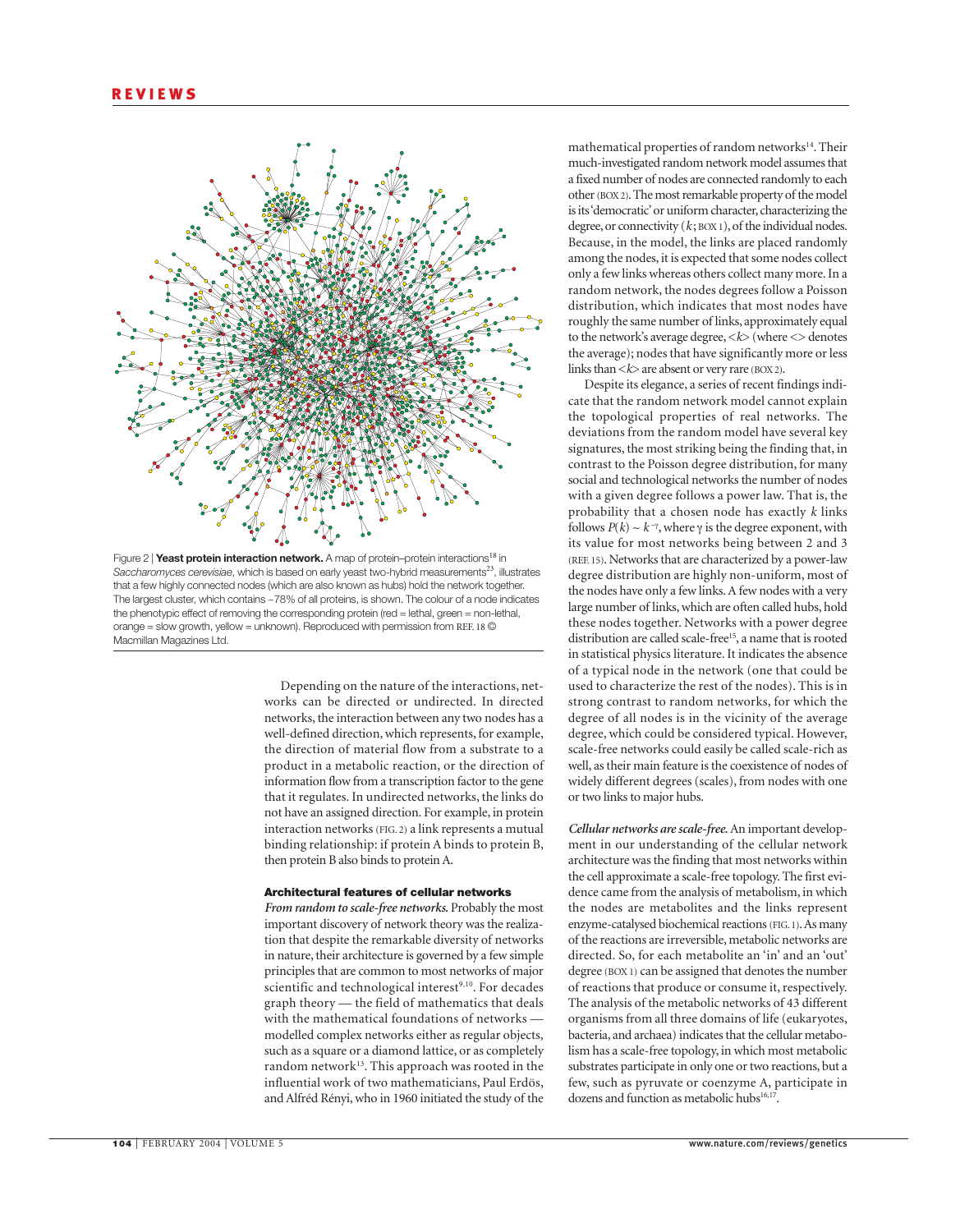## Box 2 | **Network models**

**Network models are crucial for shaping our understanding of complex networks and help to explain the origin of observed network characteristics. There are three models that had a direct impact on our understanding of biological networks.**

## **Random networks**

The Erdös–Rényi (ER) model of a random network<sup>14</sup> (see figure, part **A**) starts with N nodes and connects each pair of nodes with probability  $p$ , **which creates a graph with approximately** *p***N(N–1)/2 randomly placed links (see figure, part Aa). The node degrees follow a Poisson distribution (see figure, part Ab), which indicates that most nodes have approximately the same number of links (close to the average degree <***k***>). The tail (high** *k* **region) of the degree distribution** *P***(***k***) decreases exponentially, which indicates that nodes that significantly deviate from the average are extremely rare. The clustering coefficient is independent of a node's degree, so** *C***(***k***) appears as a horizontal line if plotted as a function of** *k* **(see figure, part Ac). The mean path length is proportional to the logarithm of the network size,** *l* **~ log N, which indicates that it is characterized by the small-world property.**

## **Scale-free networks**

**Scale-free networks (see figure, part B) are characterized by a power-law degree distribution; the probability that a node has** *k* **links follows**   $P(k) \sim k^{-\gamma}$ , where  $\gamma$  is the degree exponent. The probability that a node is highly connected is statistically more significant than in a random graph, **the network's properties often being determined by a relatively small number of highly connected nodes that are known as hubs (see figure, part Ba; blue nodes). In the Barabási–Albert model of a scale-free network**<sup>15</sup>**, at each time point a node with M links is added to the network, which** connects to an already existing node I with probability  $\Pi_{\rm I}$  =  $k_{\rm I}/\Sigma_{\rm J} k_{\rm J}$ , where  $k_{\rm I}$  is the degree of node I (FIG. 3) and J is the index denoting the sum over **network nodes. The network that is generated by this growth process has a power-law degree distribution that is characterized by the degree exponent** γ **= 3. Such distributions are seen as a straight line on a log–log plot (see figure, part Bb). The network that is created by the Barabási–Albert model does not have an inherent modularity, so** *C***(***k***) is independent of** *k* **(see figure, part Bc). Scale-free networks with degree exponents 2<**γ**<3, a range that is observed in most biological and non-biological networks, are ultra-small**34,35**, with the average path length following ~ log log N, which is significantly shorter than log N that characterizes random small-world networks.**

#### **Hierarchical networks**

**To account for the coexistence of modularity, local clustering and scale-free topology in many real systems it has to be assumed that clusters combine in an iterative manner, generating a hierarchical network**47,53 **(see figure, part C). The starting point of this construction is a small cluster of four densely linked nodes (see the four central nodes in figure, part Ca). Next, three replicas of this module are generated and the three external**

**nodes of the replicated clusters connected to the central node of the old cluster, which produces a large 16-node module. Three replicas of this 16-node module are then generated and the 16 peripheral nodes connected to the central node of the old module, which produces a new module of 64 nodes. The hierarchical network model seamlessly integrates a scale-free topology with an inherent modular structure by generating a network that has a power-law degree distribution with degree exponent**  $\gamma = 1 + \ln 4 / \ln 3 = 2.26$ **(see figure, part Cb) and a large, system-size independent average clustering coefficient <***C***> ~ 0.6***.* **The most important signature of hierarchical modularity is the scaling of the clustering coefficient, which follows**   $C(k) \sim k^{-1}$  a straight line of slope **–1 on a log–log plot (see figure, part Cc). A hierarchical architecture implies that sparsely connected nodes are part of highly clustered areas, with communication between the different highly clustered neighbourhoods being maintained by a few hubs (see figure, part Ca).**

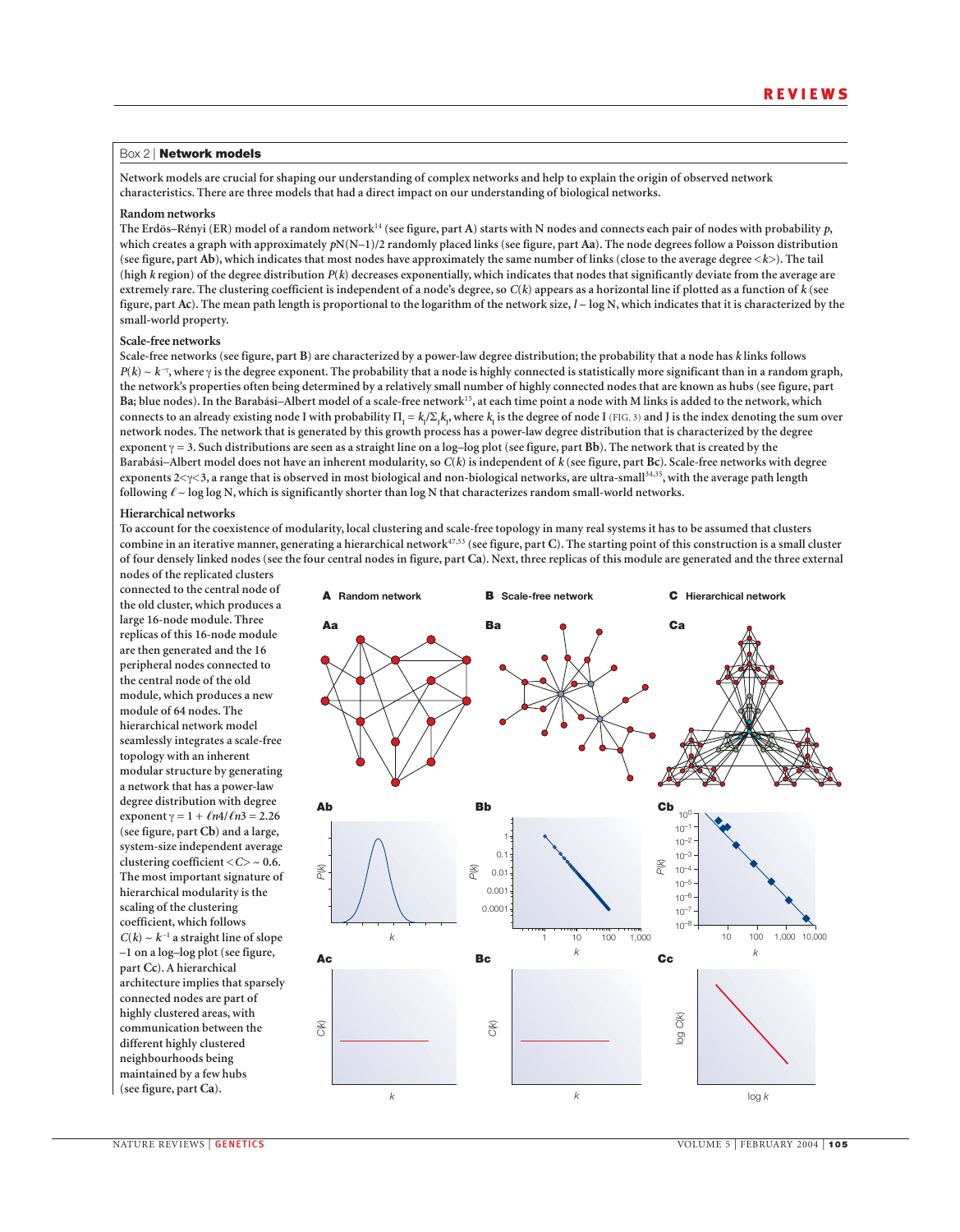As for direct physical interactions, several recent publications indicate that protein–protein interactions in diverse eukaryotic species also have the features of a scale-free network<sup>18-22</sup>. This is apparent in FIG. 2, which shows the protein interaction map of the yeast *Saccharomyces cerevisiae* as predicted by systematic two-hybrid screens<sup>23,24</sup>. Whereas most proteins participate in only a few interactions, a few participate in dozens — a typical feature of scale-free networks.

Further examples of scale-free organization include genetic regulatory networks, in which the nodes are individual genes and the links are derived from the expression correlations that are based on microarray data25,26, or protein domain networks that are constructed on the basis of protein domain interactions<sup>27,28</sup>. However, not all networks within the cell are scale-free. For example, the transcription regulatory networks of *S. cerevisiae* and *Escherichia coli* offer an interesting example of mixed scale-free and exponential characteristics. Indeed, the distribution that captures how many different genes a transcription factor interacts with follows a power law, which is a signature of a scale-free network. This indicates that most transcription factors regulate only a few genes, but a few general transcription factors interact with many genes. However, the incoming degree distribution, which tells us how many different transcription factors interact with a given gene, is best approximated by an exponential, which indicates that most genes are regulated by one to three transcription factors 29,30. So, the key message is the recognition that cellular networks have a disproportionate number of highly connected nodes. Although the mathematical definition of a scale-free network requires us to establish that the degree distribution follows a power law, which is difficult in networks with too few nodes, the presence of hubs seems to be a general feature of all cellular networks, from regulatory webs to the p53 module<sup>31</sup>. These hubs fundamentally determine the network's behaviour (see below).

*Small-world effect and assortativity.*A common feature of all complex networks is that any two nodes can be connected with a path of a few links only. This 'smallworld effect', which was originally observed in a social study<sup>32</sup>, has been subsequently shown in several systems, from neural networks<sup>33</sup> to the World Wide Web. Although the small-world effect is a property of random networks, scale-free networks are ultra small34,35 — their path length is much shorter than predicted by the small-world effect (BOX 2). Within the cell, this ultrasmall-world effect was first documented for metabolism, where paths of only three to four reactions can link most pairs of metabolites<sup>16,17</sup>. This short path length indicates that local perturbations in metabolite concentrations could reach the whole network very quickly. Interestingly, the evolutionarily reduced metabolic network of a parasitic bacterium has the same mean path length as the highly developed network of a large multicellular organism<sup>16</sup>, which indicates that there are evolutionary mechanisms that have maintained the average path length during evolution.

FIGURE 2 illustrates the disassortative nature of cellular networks. It indicates, for example, that, in protein interaction networks, highly connected nodes (hubs) avoid linking directly to each other and instead connect to proteins with only a few interactions<sup>36</sup>. In contrast to the assortative nature of social networks, in which wellconnected people tend to know each other, disassortativity seems to be a property of all biological (metabolic, protein interaction) and technological (World Wide Web, Internet) networks<sup>36-38</sup>. Although the small- and ultra-small-world property of complex networks is mathematically well understood<sup>34,35</sup>, the origin of disassortativity in cellular networks remains unexplained.

*Evolutionary origin of scale-free networks.* The ubiquity of scale-free networks and hubs in technological, biological and social systems requires an explanation. It has emerged that two fundamental processes have a key role in the development of real networks<sup>15</sup>. First, most networks are the result of a growth process*,* during which new nodes join the system over an extended time period. This is the case for the World Wide Web, which has grown from 1 to more than 3-billion web pages over a 10-year period. Second, nodes prefer to connect to nodes that already have many links, a process that is known as preferential attachment. For example, on the World Wide Web we are more familiar with the highly connected web pages, and therefore are more likely to link to them. Growth and preferential attachment are jointly responsible for the emergence of the scale-free property in complex networks (FIG. 3a). Indeed, if a node has many links, new nodes will tend to connect to it with a higher probability. This node will therefore gain new links at a higher rate than its less connected peers and will turn into a hub<sup>15</sup>.

Growth and preferential attachment have a common origin in protein networks that is probably rooted in gene duplication<sup>39-44</sup>. Duplicated genes produce identical proteins that interact with the same protein partners (FIG. 3). Therefore, each protein that is in contact with a duplicated protein gains an extra link. Highly connected proteins have a natural advantage: it is not that they are more (or less) likely to be duplicated, but they are more likely to have a link to a duplicated protein than their weakly connected cousins, and therefore they are more likely to gain new links if a randomly selected protein is duplicated. This bias represents a subtle version of preferential attachment. The most important feature of this explanation is that it traces the origin of the scale-free topology back to a well-known biological mechanism — gene duplication. Although the role of gene duplication has been shown only for protein interaction networks, it probably explains, with appropriate adjustments, the emergence of the scale-free features in the regulatory and metabolic networks as well. It should be noted that, although the models show beyond doubt that gene duplication can lead to a scale-free topology, there is no direct proof that this mechanism is the only one, or the one that generates the observed power laws in cellular networks<sup>45</sup>. However, as gene duplication is a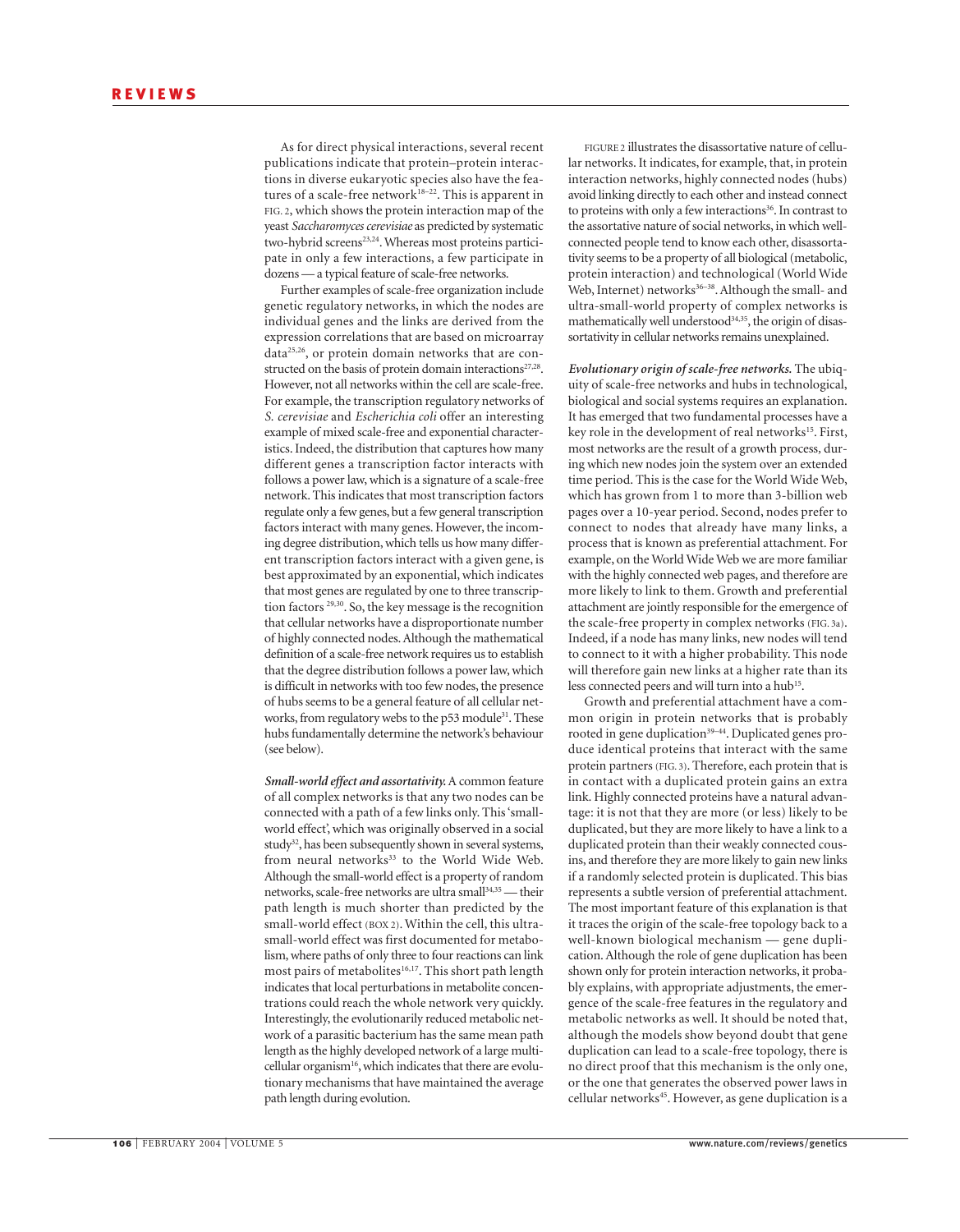major engineer of the genomic landscape, it is likely to be a key mechanism for generating the scale-free topology.

Two further results offer direct evidence that network growth is responsible for the observed topological features. The scale-free model (BOX 2) predicts that the nodes that appeared early in the history of the network are the most connected ones<sup>15</sup>. Indeed, an inspection of the metabolic hubs indicates that the remnants of the RNA world, such as coenzyme A, NAD and GTP, are among the most connected substrates of the metabolic network, as are elements of some of the most ancient metabolic pathways, such as glycolysis and the tricarboxylic acid cycle<sup>17</sup>. In the context of the protein interaction networks, cross-genome comparisons have found that, on average, the evolutionarily older proteins have more links to other proteins than their younger counterparts45,46. This offers direct empirical evidence for preferential attachment.

## **Motifs, modules and hierarchical networks**

Cellular functions are likely to be carried out in a highly modular manner<sup>1</sup>. In general, modularity refers to a group of physically or functionally linked molecules (nodes) that work together to achieve a (relatively) distinct function<sup>1,6,8,47</sup>. Modules are seen in many systems, for example, circles of friends in social networks or websites that are devoted to similar topics on the World Wide Web. Similarly, in many complex engineered systems, from a modern aircraft to a computer chip, a highly modular structure is a fundamental design attribute.

Biology is full of examples of modularity. Relatively invariant protein–protein and protein–RNA complexes (physical modules) are at the core of many basic biological functions, from nucleic-acid synthesis to protein degradation<sup>48</sup>. Similarly, temporally coregulated groups of molecules are known to govern various stages of the cell cycle49–51, or to convey extracellular signals in bacterial chemotaxis or the yeast pheromone response pathway.In fact, most molecules in a cell are either part of an intracellular complex with modular activity, such as the ribosome, or they participate in an extended (functional) module as a temporally regulated element of a relatively distinct process (for example, signal amplification in a signalling pathway<sup>52</sup>).

To address the modularity of networks, tools and measures need to be developed that will allow us not only to establish if a network is modular, but also to explicitly identify the modules and their relationships in a given network.

*High clustering in cellular networks.* In a network representation, a module (or cluster) appears as a highly interconnected group of nodes. Each module can be reduced to a set of triangles (BOX 1); a high density of triangles is reflected by the clustering coefficient,*C* (REF. 33), the signature of a network's potential modularity (BOX 1). In the absence of modularity, the clustering coefficient of the real and the randomized network are comparable. The average clustering coefficient, <*C*>, of



Figure 3 | **The origin of the scale-free topology and hubs in biological networks.** The origin of the scale-free topology in complex networks can be reduced to two basic mechanisms: growth and preferential attachment. Growth means that the network emerges through the subsequent addition of new nodes, such as the new red node that is added to the network that is shown in part **a**. Preferential attachment means that new nodes prefer to link to more connected nodes*.* For example, the probability that the red node will connect to node 1 is twice as large as connecting to node 2, as the degree of node 1 ( $k_1$ =4) is twice the degree of node 2 ( $k_2$ =2). Growth and preferential attachment generate hubs through a 'rich-gets-richer' mechanism: the more connected a node is, the more likely it is that new nodes will link to it, which allows the highly connected nodes to acquire new links faster than their less connected peers. In protein interaction networks, scale-free topology seems to have its origin in gene duplication. Part **b** shows a small protein interaction network (blue) and the genes that encode the proteins (green). When cells divide, occasionally one or several genes are copied twice into the offspring's genome (illustrated by the green and red circles). This induces growth in the protein interaction network because now we have an extra gene that encodes a new protein (red circle). The new protein has the same structure as the old one, so they both interact with the same proteins. Ultimately, the proteins that interacted with the original duplicated protein will each gain a new interaction to the new protein. Therefore proteins with a large number of interactions tend to gain links more often, as it is more likely that they interact with the protein that has been duplicated. This is a mechanism that generates preferential attachment in cellular networks. Indeed, in the example that is shown in part **b** it does not matter which gene is duplicated, the most connected central protein (hub) gains one interaction. In contrast, the square, which has only one link, gains a new link only if the hub is duplicated.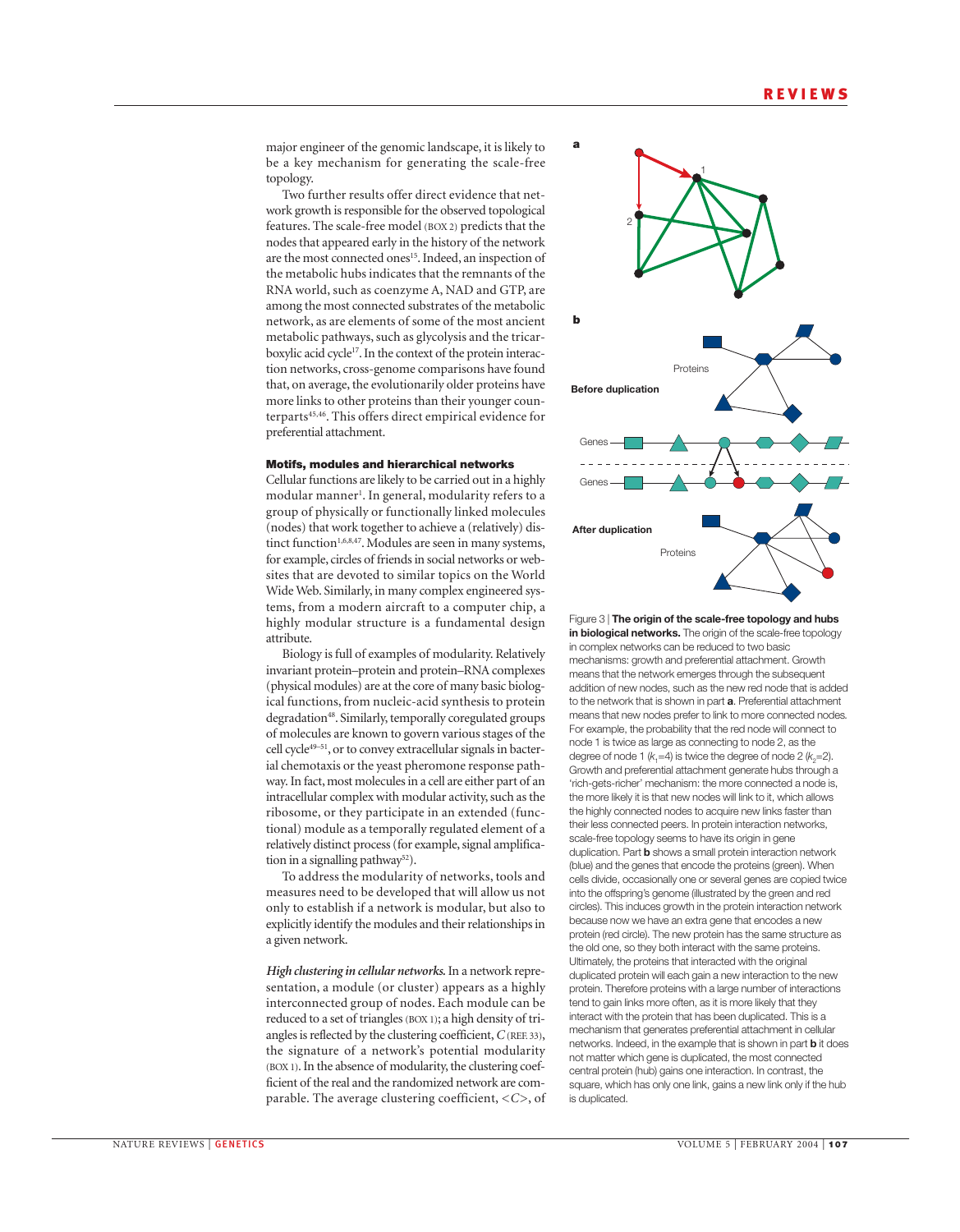most real networks is significantly larger than that of a random network of equivalent size and degree distribution<sup>33</sup>. The metabolic network offers striking evidence for this: <*C* > is independent of the network size, in contrast to a module-free scale-free network, for which  $\langle C \rangle$  decreases<sup>53</sup>. The cellular networks that have been studied so far, including protein interaction<sup>19</sup> and protein domain<sup>27</sup> networks, have a high  $\langle C \rangle$ , which indicates that high clustering is a generic feature of biological networks.

*Motifs are elementary units of cellular networks.* The high clustering indicates that networks are locally 'sprinkled' with various subgraphs of highly interlinked groups of nodes, which is a condition for the emergence of isolated functional modules. Subgraphs capture specific patterns of interconnections that characterize a given network at the local level (BOX 3). However, not all subgraphs are equally significant in real networks, as indicated by a series of recent observations<sup>29,30</sup>. To understand this, consider the highly regular square lattice: an inspection of its subgraphs would find very many squares and no triangles (BOX 3). It could (correctly) be concluded that the prevalence of squares and the absence of triangles tell us something fundamental about the architecture of a square lattice. In a complex network with an apparently random wiring diagram it is difficult to find such obvious signatures of order: all subgraphs, from triangles to squares or pentagons, are probably present. However, some subgraphs, which are known as motifs*,* are overrepresented when compared to a randomized version of the same network<sup>30,54</sup>. For example, triangle motifs, which are referred to as feedforward loops (BOX 3) in directed networks, emerge in both transcription-regulatory and neural networks, whereas four-node feedback loops represent characteristic motifs in electric circuits but not in biological systems<sup>30</sup>. Each real network is characterized by its own set of distinct motifs, the identification of which provides information about the typical local interconnection patterns in the network<sup>30</sup>. The high degree of evolutionary conservation of motif constituents within the yeast protein interaction network<sup>55</sup> and the convergent evolution that is seen in the transcriptionregulatory network of diverse species towards the same motif types<sup>56,57</sup> further indicate that motifs are indeed of direct biological relevance.

As the molecular components of a specific motif often interact with nodes that are outside the motif, how the different motifs interact with each other needs to be addressed. Empirical observations indicate that specific motif types aggregate to form large motif clusters*.* For example, in the *E. coli* transcriptionregulatory network, most motifs overlap, generating distinct homologous motif clusters(BOX 3), in which the specific motifs are no longer clearly separable. As motifs are present in all of the real networks that have been examined so  $far^{30}$ , it is likely that the aggregation of motifs into motif clusters is a general property of most real networks.

*Hierarchy organization of topological modules.*As the number of distinct subgraphs grows exponentially with the number of nodes that are in the subgraph, the study of larger motifs is combinatorially unfeasible. An alternative approach involves identifying groups of highly interconnected nodes, or modules*,* directly from the graph's topology and correlating these topological entities with their potential functional role. Module identification is complicated by the fact that at face value the scale-free property and modularity seem to be contradictory. Modules by definition imply that there are groups of nodes that are relatively isolated from the rest of the system. However, in a scale-free network hubs are in contact with a high fraction of nodes, which makes the existence of relatively isolated modules unlikely. Clustering and hubs naturally coexist, however, which indicates that topological modules are not independent, but combine to form a hierarchical network<sup>47,53</sup>.

An example of such a hierarchical network is shown in BOX 2; this network is simultaneously scale-free and has a high clustering coefficient that is independent of system size. The network is made of many small, highly integrated 4-node modules that are assembled into larger 16-node modules, each of which combines in a hierarchical fashion into even larger 64-node modules. The quantifiable signature of hierarchical modularity is the dependence of the clustering coefficient on the degree of a node, which follows  $C(k) \sim k^{-1}$  (REF. 58). This indicates that nodes with only a few links have a high *C* and belong to highly interconnected small modules. By contrast, the highly connected hubs have a low *C*, with their role being to link different, and otherwise not communicating, modules. It should be noted that the random and scale-free models that are shown in BOX 2 do not have a hierarchical topology, because *C*(*k*) is independent of *k* in their case. This is not surprising, as their construction does not contain elements that would favour the emergence of modules.

*Identifying topological and functional modules.* Signatures of hierarchical modularity are present in all cellular networks that have been investigated so far, ranging from metabolic<sup>53</sup> to protein–protein interaction<sup>20,22</sup> and regulatory networks. But can the modules that are present in a cellular network be determined in an automated and objective fashion? This would require a unique breakdown of the cellular network into a set of biologically relevant functional modules. The good news is that if there are clearly separated modules in the system, most clustering methods can identify them. Indeed, several methods have recently been introduced to identify modules in various networks, using either the network's topological description<sup>53,59-64</sup> or combining the topology with integrated functional genomics data<sup>65-70</sup>. It must be kept in mind, however, that different methods predict different boundaries between modules that are not sharply separated. This ambiguity is not only a limitation of the present clustering methods, but it is a consequence of the network's hierarchical modularity.

The hierarchical modularity indicates that modules do not have a characteristic size: the network is as likely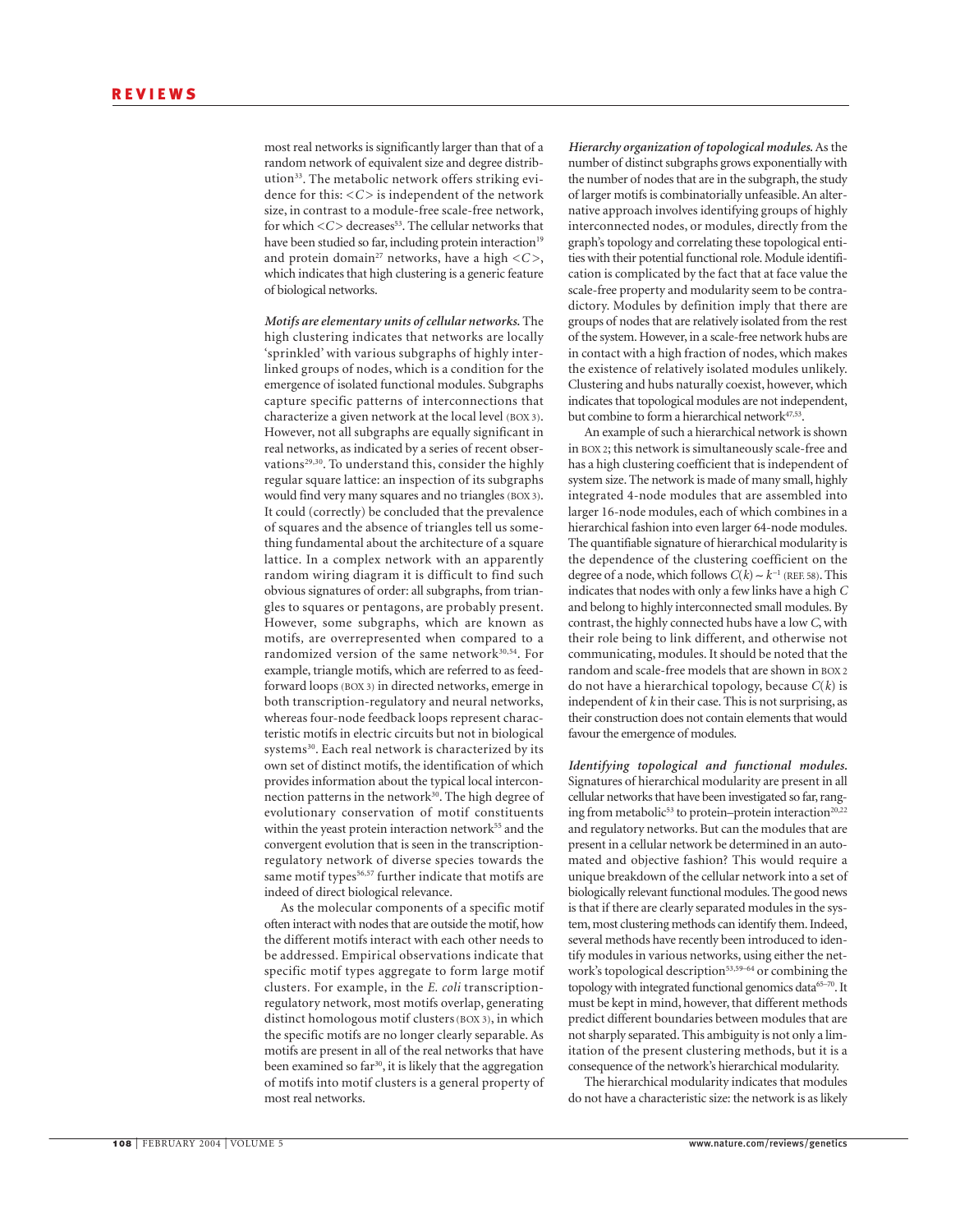to be partitioned into a set of clusters of 10–20 components (metabolites, genes) as into fewer, but larger modules. At present there are no objective mathematical criteria for deciding that one partition is better than another. Indeed, in most of the present clustering algorithms some internal parameter controls the typical size of the uncovered modules, and changing the parameter results in a different set of larger or smaller

modules. Does this mean that it is inherently impossible to identify the modules in a biological network? From a mathematical perspective it does indeed indicate that looking for a set of unique modules is an ill-defined problem.An easy solution, however, is to avoid seeking a breakdown into an absolute set of modules, but rather to visualize the hierarchical relationship between modules of different sizes<sup>53,61,62</sup>. The identification of the groups of

## Box 3 | **Subgraphs, motifs and motif clusters**

**Whereas the scale-free and hierarchical features of complex networks emphasize the organizing principles that determine the network's large-scale structure, an alternative approach starts from the bottom and looks for highly representative patterns of interactions that characterize specific networks.**

#### **Subgraphs**

**A connected subgraph represents a subset of nodes that are connected to each other in a specific wiring diagram. For example, in part a of the figure four nodes that form a little square (yellow) represent a subgraph of a square lattice. Networks with a more intricate wiring diagram can have various different subgraphs. For example, in part Aof the figure in** BOX 1**, nodes A, B and C form a triangle subgraph, whereas A, B, F and G form a square subgraph. Examples of different potential subgraphs that are present in undirected networks are shown in part b of the figure (a directed network is shown in part c). It should be noted that the number of distinct subgraphs grows exponentially with an increasing number of nodes.**

## **Motifs**

**Not all subgraphs occur with equal frequency. Indeed, the square lattice (see figure, part a) contains many squares, but no triangles. In a complex network with an apparently random wiring diagram all subgraphs — from triangles to squares and pentagons and so on — are present. However, some subgraphs, which are known as motifs***,* **are over represented as compared to a randomized version of the same network**30,54**. For example, the directed triangle motif that is known as the feed-forward loop (see figure, top of part c) emerges in both transcription-regulatory and neural networks, whereas four-node feedback loops (see figure, middle of part c) represent characteristic motifs in electric circuits but not in biological systems**<sup>30</sup>**. To identify the motifs that characterize a given network, all subgraphs of** *n* **nodes in the network are determined. Next, the network is randomized while keeping the number of nodes, links and the degree distribution unchanged. Subgraphs that occur significantly more frequently in the real network, as compared to randomized one, are designated to be the motifs.**

## **Motif clusters**

**The motifs and subgraphs that occur in a given network are not independent of each other. In part d of the figure, all of the 209 bi-fan motifs (a motif with 4 nodes) that are found in the** *Escherichia coli***transcription-regulatory network**<sup>29</sup> **are shown simultaneously.As the figure shows, 208 of the 209 bi-fan motifs form two extended motif clusters (R. Dobrin**  *et al***., manuscript in preparation) and only one motif remains isolated (bottom left corner). Such clustering of motifs into motif clusters seems to be a general property of all real networks. In part d of the figure the motifs that share links with other motifs are shown in blue; otherwise they are red. The different colours and shapes of the nodes illustrate their functional classification.**

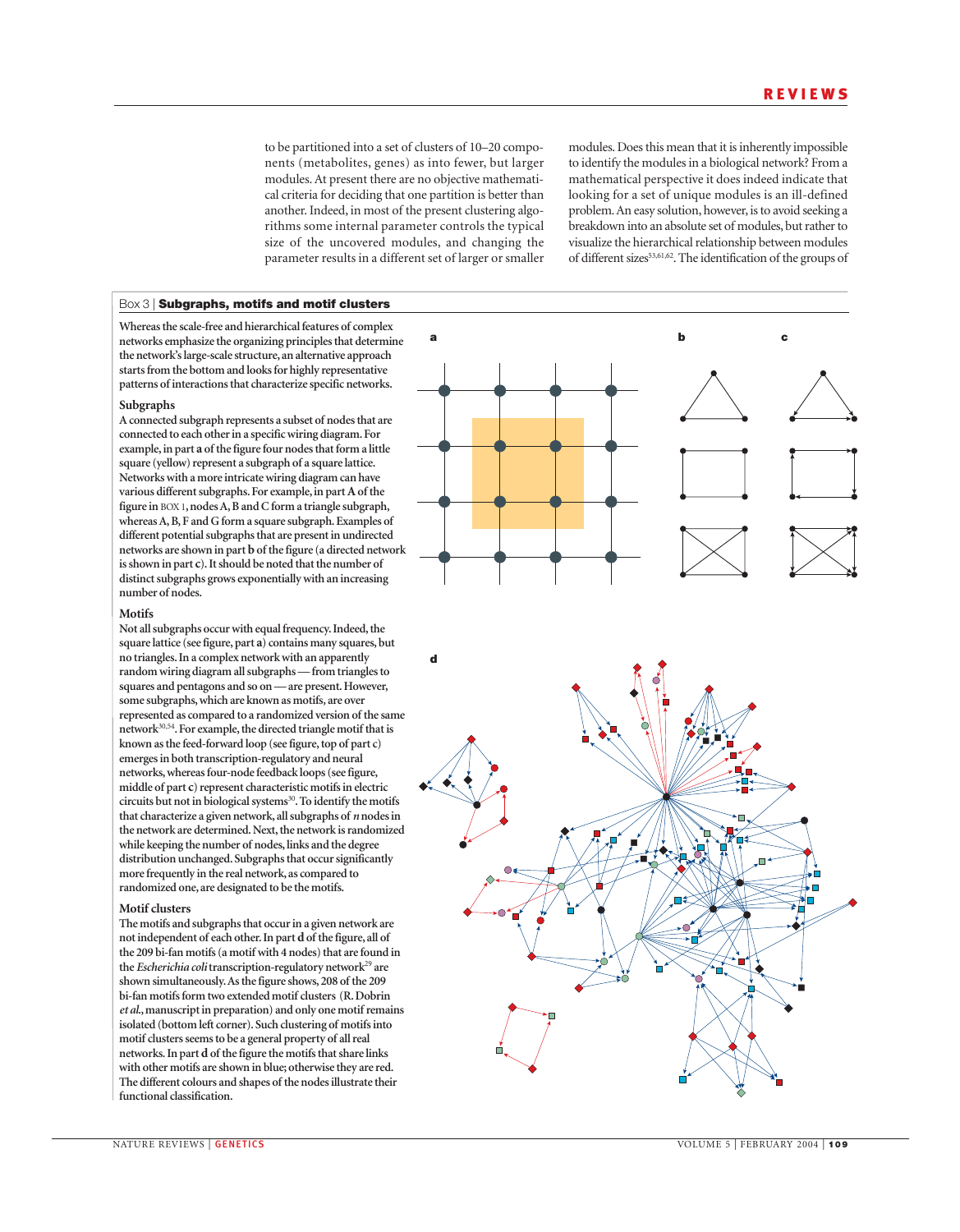molecules of various sizes that together carry out a specific cellular function is a key issue in network biology, and one that is likely to witness much progress in the near future.

#### **Network robustness**

A key feature of many complex systems is their robustness, which refers to the system's ability to respond to changes in the external conditions or internal organization while maintaining relatively normal behaviour. To understand the cell's functional organization, insights into the interplay between the network structure and robustness, as well as their joint evolutionary origins, are needed.

*Topological robustness.* Intuition tells us that disabling a substantial number of nodes will result in an inevitable functional disintegration of a network. This is certainly true for a random network: if a critical fraction of nodes is removed, a phase transition is observed, breaking the network into tiny, non-communicating islands of nodes. Complex systems, from the cell to the Internet, can be amazingly resilient against component failure, withstanding even the incapacitation of many of their individual components and many changes in external conditions. We have recently learnt that topology has an important role in generating this topological robustness71. Scale-free networks do not have a critical threshold for disintegration — they are amazingly robust against accidental failures: even if 80% of randomly selected nodes fail, the remaining 20% still form a compact cluster with a path connecting any two nodes. This is because random failure affects mainly the numerous small degree nodes, the absence of which doesn't disrupt the network's integrity<sup>71</sup>. This reliance on hubs, on the other hand, induces a so-called attack vulnerability — the removal of a few key hubs splinters the system into small isolated node clusters<sup>71</sup>.

This double-edged feature of scale-free networks indicates that there is a strong relationship between the hub status of a molecule (for example, its number of links) and its role in maintaining the viability and/or growth of a cell. Deletion analyses indicate that in *S. cerevisiae* only ~10% of the proteins with less than 5 links are essential, but this fraction increases to over 60% for proteins with more than 15 interactions, which indicates that the protein's degree of connectedness has an important role in determining its deletion phenotype18. Furthermore, only ~ 18.7% of *S. cerevisiae* genes (~14.4% in *E. coli*) are lethal when deleted individually72–74, and the simultaneous deletion of many *E. coli* genes is without substantial phenotypic effect<sup>75,76</sup>. These results are in line with the expectation that many lightly connected nodes in a scale-free network do not have a major effect on the network's integrity. The importance of hubs is further corroborated by their evolutionary conservation: highly interacting *S. cerevisiae* proteins have a smaller evolutionary distance to their orthologues in *Caenorhabditis elegans*<sup>77</sup> and are more likely to have orthologues in higher organisms<sup>78</sup>.

*Functional and dynamical robustness.* A complete understanding of network robustness requires that the functional and dynamic changes that are caused by perturbations are explored. In a cellular network, each node has a slightly different biological function and therefore the effect of a perturbation cannot depend on the node's degree only. This is well illustrated by the finding that experimentally identified protein complexes tend to be composed of uniformly essential or non-essential molecules79. This indicates that the functional role (dispensability) of the whole complex determines the deletion phenotype of the individual proteins.

The functional and dynamical robustness of cellular networks is supported by recent results that indicate that several relatively well-delineated extended modules are robust to many varied perturbations. For example, the chemotaxis receptor module of *E. coli* maintains its normal function despite significant changes in a specified set of internal or external parameters, which leaves its tumbling frequency relatively unchanged even under orders-of-magnitude deviations in the rate constants or ligand concentrations<sup>80,81</sup>. The development of the correct segment polarity pattern in *Drosophila melanogaster* embryos is also robust to marked changes in the initial conditions, reaction parameters, or to the absence of certain gene products<sup>82,83</sup>. However, similar to topological robustness, dynamical and functional robustness are also selective: whereas some important parameters remain unchanged under perturbations, others vary widely. For example, the adaptation time or steady-state behaviour in chemotaxis show strong variations in response to changes in protein concentrations<sup>81</sup>.

Although our understanding of network robustness is far from complete, a few important themes have emerged. First, it is increasingly accepted that adaptation and robustness are inherent network properties, and not a result of the fine-tuning of a component's characteristics<sup>80,81</sup>. Second, robustness is inevitably accompanied by vulnerabilities: although many cellular networks are well adapted to compensate for the most common perturbations, they collapse when wellselected network components are disrupted. Third, the ability of a module to evolve also has a key role in developing or limiting robustness<sup>84</sup>. Indeed, evolutionarily 'frozen' modules that are responsible for key cellular functions, such as nucleic-acid synthesis, might be less able to withstand uncommon errors, such as the inactivation of two molecules within the same functional module. For example, orotate phosphoribosyltransferase (pyrE)-challenged *E. coli* cells cannot tolerate further gene inactivation in the evolutionarily highly conserved pyrimidine metabolic module, even in rich cultural media74. Finally, modularity and robustness are presumably considerably quite intertwined, with the weak communication between modules probably limiting the effects of local perturbations in cellular networks.

## **Beyond topology: characterizing the links**

Despite their successes, purely topology-based approaches have important intrinsic limitations. For example, the activity of the various metabolic reactions or regulatory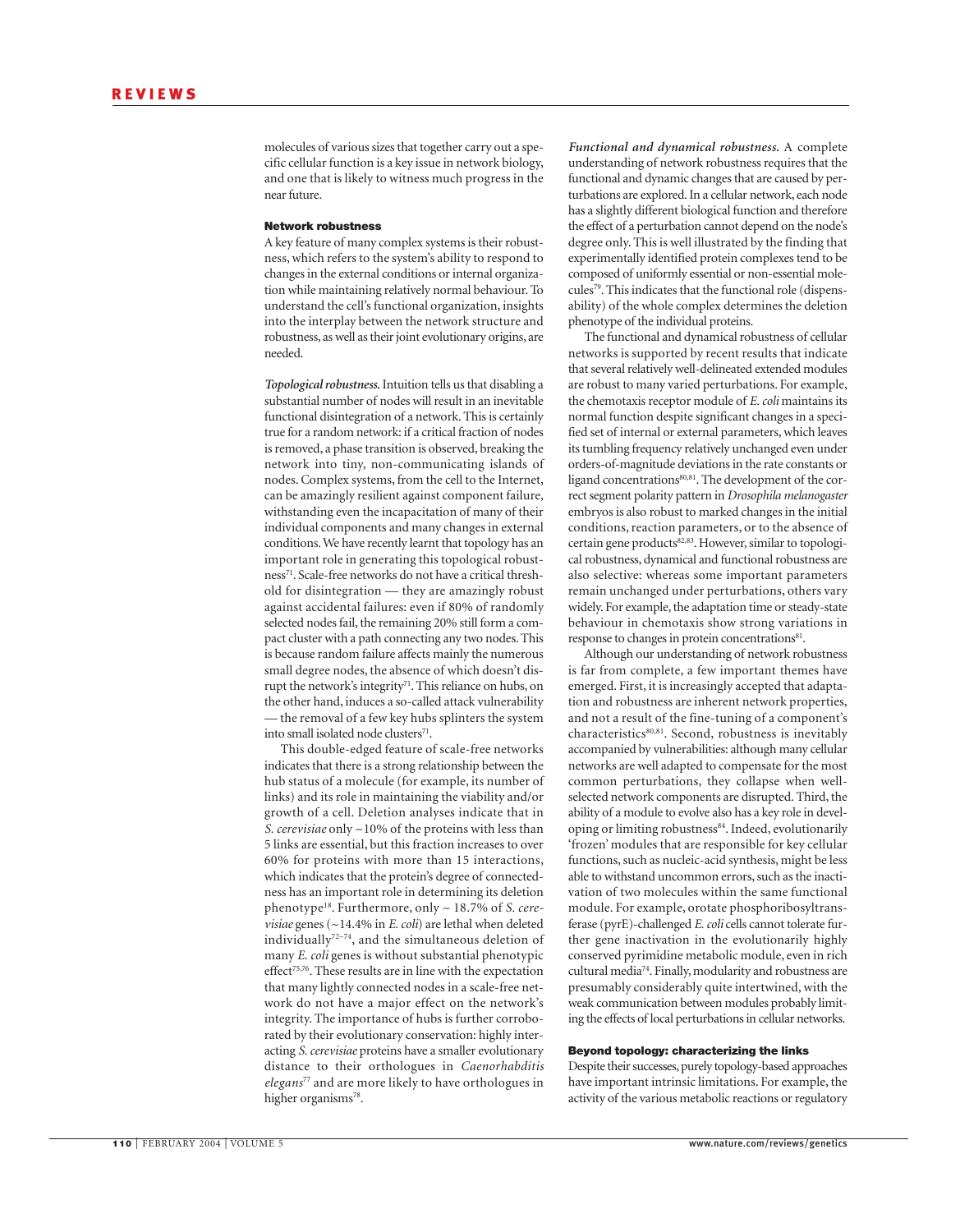interactions differs widely: some are highly active under most growth conditions, others switch on only under rare environmental circumstances. Therefore, an ultimate description of cellular networks requires that both the intensity (that is, strength) and the temporal aspects of the interactions are considered<sup>85,86</sup>. Although, so far, we know little about the temporal aspects of the various cellular interactions, recent results have shed light on how the strength of the interactions is organized in metabolic and genetic-regulatory networks.

In metabolic networks, the flux of a given metabolic reaction, which represents the amount of substrate that is being converted to a product within a unit of time, offers the best measure of interaction strength. Metabolic flux-balance approaches (FBA)<sup>87,88</sup>, which allow the flux for each reaction to be calculated, have recently significantly improved our ability to make quantifiable predictions on the relative importance of various reactions, giving rise to experimentally testable hypotheses<sup>89,90</sup>. A striking feature of the flux distribution of *E. coli* is its overall heterogeneity: reactions with flux that spans several orders of magnitude coexist under the same conditions. This is captured by the flux distribution for *E. coli*, which follows a power law. This indicates that most reactions have quite small fluxes, coexisting with a few reactions with extremely high flux values<sup>91</sup>.

A similar pattern is observed when the strength of the various genetic regulatory interactions that are provided by microarray datasets are investigated<sup>92</sup>. Capturing the degree to which each pair of genes is coexpressed (that is, assigning each pair a correlation coefficient) or examining the local similarities in perturbed transcriptome profiles of *S. cerevisiae*indicates that the functional organization of genetic regulatory networks might also be highly uneven<sup>93,94</sup>. That is, although most of them only have weak correlations, a few pairs show quite a significant correlation coefficient. These highly correlated pairs probably correspond to direct regulatory and protein interactions. This hypothesis is supported by the finding that the correlations are higher along the links of the protein interaction network or between proteins that occur in the same complex as compared to pairs of proteins that are not known to interact directly<sup>79,95-97</sup>.

Taken together, these results indicate that the biochemical activity in both the metabolic and genetic networks is dominated by several 'hot links' that represent high activity interactions that are embedded into a web of less active interactions. This attribute does not seem to be a unique feature of biological systems: there are hot links in many non-biological networks, their activity following a wide distribution<sup>98-100</sup>. The origin of this seemingly universal property of the links is probably rooted again in the network topology. Indeed, it seems that the metabolic fluxes and the weights of links in some non-biological systems are uniquely determined by the scale-free nature of the network topology<sup>91,98</sup>. At present, a more general principle that could explain the coexpression distribution data equally well is lacking.

#### **Future directions**

Despite the significant advances in the past few years, (molecular) network biology is only in its infancy. Future progress is expected in many directions, ranging from the development of new theoretical methods to characterize the network topology to insights into the dynamics of motif clusters and biological function. Most importantly, to move significantly beyond our present level of knowledge, we need to enhance our data collection abilities. This will require the development of highly sensitive tools for identifying and quantifying the concentrations, fluxes and interactions of various types of molecules at high resolution both in space and time<sup>101</sup>. In the absence of such comprehensive data sets, whole arrays of functionally important cellular networks remain completely unexplored, ranging from signalling networks to the role of microRNAS in network topology and dynamics.

Similarly, most work at present focuses on the totality of interactions or snapshots of activity in a few selected environments and in an abstract space. However, a cell's internal state or position in the cell cycle, for example, is a key determinant of actual interactions<sup>102</sup> that requires data collection in distinct functional and temporal states. Equally importantly, all these interactions take place in the context of the cell's physical existence. So, its unique intracellular milieu, three-dimensional shape, anatomical architecture, compartmentalization and the state of its cytoskeleton are likely to further restrict the potential interactions in cellular networks. Finally, most studies have so far focused on different subsets of the complex cellular networks. Integrated studies that allow us to look at all (metabolic, regulatory, spatial and so on) interactions could offer further insights into how the network of networks contributes to the cell's observable behaviour, as shown for the *S. cerevisiae* galactose utilization pathway<sup>103</sup>. Extending them to the whole cellular network of an organism is the ultimate aim of network and systems biology.

#### **Conclusions**

It is impossible to ignore the apparent universality we have witnessed by delving into the totality of pairwise interactions among the various molecules of a cell. Instead of chance and randomness, we have found a high degree of internal order that governs the cell's molecular organization. Along the way, a new language has been created, which allows the cell's molecular makeup to be discussed as a network of interacting constituents, and to spot and quantify the interplay between behaviour, structure and function. The cell can be approached from the bottom up, moving from molecules to motifs and modules, or from the top to the bottom, starting from the network's scale-free and hierarchical nature and moving to the organism-specific modules and molecules<sup>5</sup>. In either case, it must be acknowledged that structure, topology, network usage, robustness and function are deeply interlinked, forcing us to complement the 'local' molecule-based research with integrated approaches that address the properties of the cell as a whole.

microRNA

A class of small, non-coding RNAs that are important for development and cell homeostasis, with possible roles in several human disease pathologies.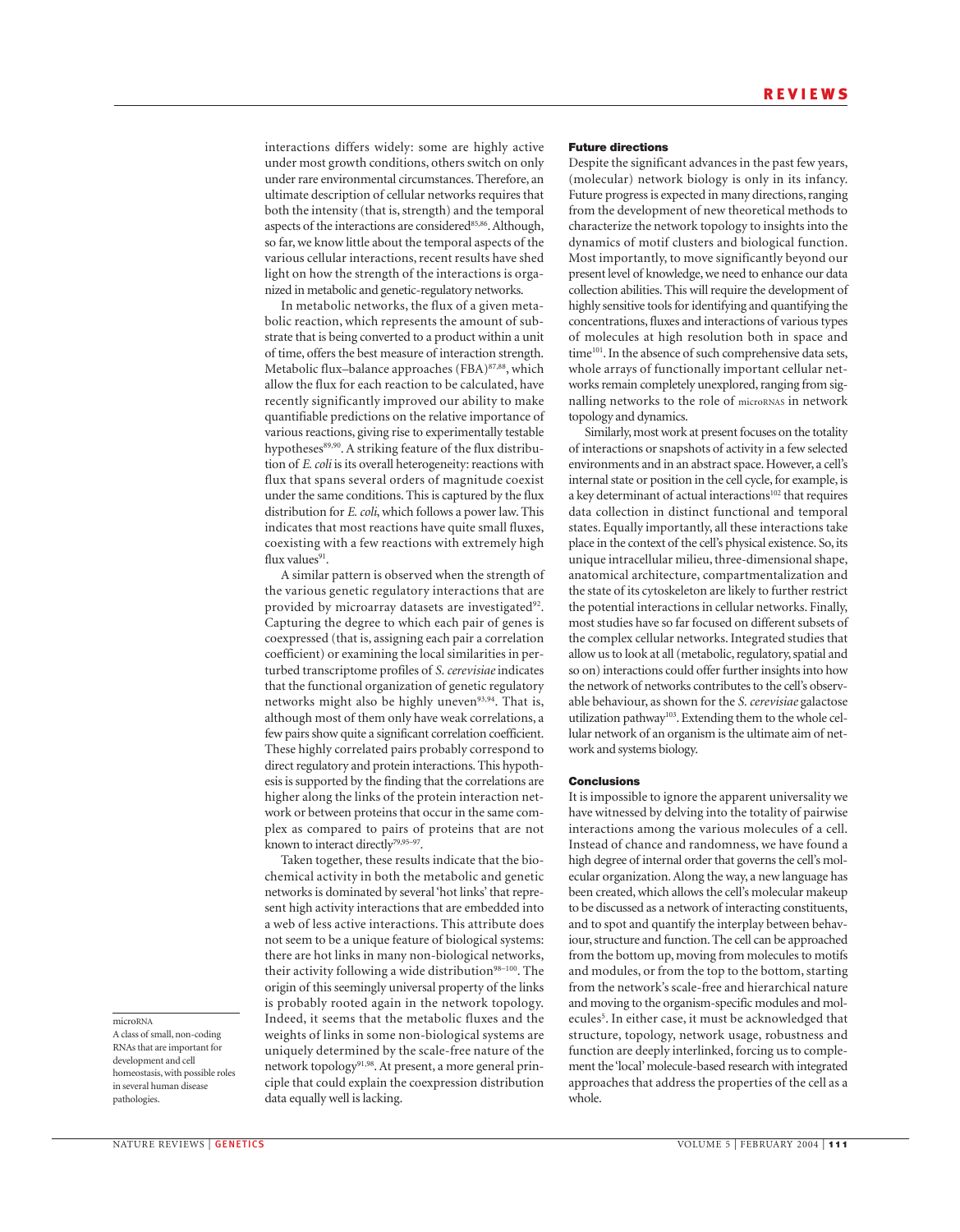It is now clearly understood that most cellular functions are carried out by groups of molecules within functional modules<sup>1</sup>. These modules are not isolated from each other; they interact and frequently overlap (for example, see REF. 104), within a network with an inherent scale-free hierarchy, in which the achievable dynamical range is constrained by the underlying topology<sup>53,91</sup>. This organizational framework is shaped during evolution at many levels. The accumulation of local changes that affect the small, highly integrated modules slowly impacts the larger, less integrated modules, which indicates that evolution and natural selection reuse existing modules to further increase the organism's survival probability and its complexity.

This developing framework will significantly alter our understanding of biology and, eventually, will have important implications for the practice of medicine. The breathtaking advances of modern molecular reductionist biology are starting to pay clinical dividends, from the diagnosis of selected leukaemias, on a molecular level, to their molecularly targeted treatment with, for example, receptor tyrosine kinase inhibitors. Network biology offers the possibility of simultaneous advances in the coming decades. The widespread use of microarrays to refine pathology diagnosis is already evident (for example, see REF. 105). What is lacking is a well-developed framework in which such clinical data can be used to identify modules that are pathologically altered in a given disease state<sup>31</sup>. Once such a framework is developed, the targeted pharmaceutical modification (such as rewiring) of diseased modules will surely follow.

Hartwell, L. H., Hopfield, J. J., Leibler, S. & Murray, A. W. From molecular to modular cell biology. *Nature* **402**, C47–C52 (1999).

#### **This influential concept paper strongly argues for the modular organization of biological functions.**

- 2. Hasty, J., McMillen, D. & Collins, J. J. Engineered gene circuits. *Nature* **420**, 224–230 (2002).
- 3. Kitano, H. Computational systems biology. *Nature* **420**, 206–210 (2002).
- 4. Koonin, E. V., Wolf, Y. I. & Karev, G. P. The structure of the protein universe and genome evolution. *Nature* **420**, 218–223 (2002).
- 5. Oltvai, Z. N. & Barabási, A.-L. Life's complexity pyramid.
- *Science* **298**, 763–764 (2002). 6. Wall, M.E., Hlavacek, W. S. & Savageau, M. A. Design of gene circuits: lessons from bacteria. *Nature Rev. Genet*. **5**, 34–42 (2004).
- 7. Bray, D. Molecular networks: the top-down view. *Science* **301**, 1864–1865 (2003).
- 8. Alon, U. Biological networks: the tinkerer as an engineer. *Science* **301**, 1866–1867 (2003).
- 9. Albert, R. & Barabási, A.-L. Statistical mechanics of complex networks. *Rev. Mod. Phys.* **74**, 47–97 (2002).
- 10. Dorogovtsev, S. N. & Mendes, J. F. F. *Evolution of Networks: from Biological Nets to the Internet and WWW* (Oxford University Press, Oxford, 2003).
- 11. Bornholdt, S. & Schuster, H. G. *Handbook of Graphs and Networks: from the Genome to the Internet* (Wiley-VCH, Berlin, Germany, 2003).
- 12. Strogatz, S. H. Exploring complex networks. *Nature* **410**, 268–276 (2001).
- 13. Bollobas, B. *Random Graphs* (Academic Press, London, 1985).
- 14. Erdös, P. & Rényi, A. On the evolution of random graphs. *Publ. Math. Inst. Hung. Acad. Sci.* **5**, 17–61 (1960). 15. Barabási, A.-L. & Albert, R. Emergence of scaling in random
- networks. *Science* **286**, 509–512 (1999). **This paper introduced the concept of scale-free networks and proposed a mechanism for their emergence.**
- 16. Jeong, H., Tombor, B., Albert, R., Oltvai, Z. N. & Barabási, A.-L. The large-scale organization of metabolic networks. *Nature* **407**, 651–654 (2000).
- 17. Wagner, A. & Fell, D. A. The small world inside large metabolic networks. *Proc. R. Soc. Lond. B* **268**, 1803–1810 (2001). **References 16 and 17 provide the first report on the large-scale organization of metabolic networks, showing its scale-free nature.**
- 18. Jeong, H., Mason, S. P., Barabási, A.-L. & Oltvai, Z. N. Lethality and centrality in protein networks. *Nature* **411**, 41–42 (2001).
- 19. Wagner, A. The yeast protein interaction network evolves rapidly and contains few redundant duplicate genes. *Mol. Biol. Evol.* **18**, 1283–1292 (2001). 20. Giot, L. *et al.* A protein interaction map of *Drosophila*
- *melanogaster*. *Science* **302**, 1727–1736 (2003). 21. Li, S. *et al.* A map of the interactome network of the
- metazoan, *C. elegans*. *Science* 2 Jan 2004 (doi:10.1126/science.1091403) 22. Yook, S.-H., Oltvai, Z. N. & Barabási, A.-L. Functional and
- topological characterization of protein interaction networks. *Proteomics* (in the press).
- 23. Uetz, P. *et al.* A comprehensive analysis of protein–protein interactions in *Saccharomyces cerevisiae*. *Nature* **403**, 623–627 (2000).
- 24. Ito, T. *et al.* A comprehensive two-hybrid analysis to explore the yeast protein interactome. *Proc. Natl Acad. Sci. USA* **98**, 4569–4574 (2001).
- 25. Featherstone, D. E. & Broadie, K. Wrestling with pleiotropy: genomic and topological analysis of the yeast gene expression network. *Bioessays* **24**, 267–274 (2002).
- 26. Agrawal, H. Extreme self-organization in networks constructed from gene expression data. *Phys. Rev. Lett.* **89**, 268702 (2002).
- 27. Wuchty, S. Scale-free behavior in protein domain networks. *Mol. Biol. Evol.* **18**, 1694–1702 (2001). 28. Apic, G., Gough, J. & Teichmann, S. A. An insight into
- domain combinations. *Bioinformatics* **17**, S83–S89 (2001).
- 29. Shen-Orr, S. S., Milo, R., Mangan, S. & Alon, U. Network motifs in the transcriptional regulation network of *Escherichia coli*. *Nature Genet.* **31**, 64–68 (2002).
- 30. Milo, R., Shen-Orr, S. S., Itzkovitz, S., Kashtan, N. & Alon, U. Network motifs: simple building blocks of complex networks. *Science* **298**, 824–827 (2002).
- **References 29 and 30 introduce the concept of motifs in biological and non-biological networks.**
- 31. Vogelstein, B., Lane, D. & Levine, A. J. Surfing the p53 network. *Nature* **408**, 307–310 (2000).
- 32. Milgram, S. The small world problem. *Psychol. Today* **2**, 60 (1967).
- 33. Watts, D. J. & Strogatz, S. H. Collective dynamics of
- Chung, F. & Lu, L. The average distances in random graphs with given expected degrees. *Proc. Natl Acad. Sci. USA* **99**, 15879–15882 (2002).
- *Phys. Rev. Lett.* **90**, 058701 (2003). 36. Maslov, S. & Sneppen, K. Specificity and stability in topology
- of protein networks. *Science* **296**, 910–913 (2002). **This paper reports that in protein interaction networks the highly connected nodes tend to link to less connected proteins, which is the so-called**
- **disassortative property.** 37. Pastor-Satorras, R., Vázquez, A. & Vespignani, A. Dynamical and correlation properties of the Internet. *Phys. Rev. Lett.* **87**, 258701 (2001).
- 38. Newman, M. E. J. Assortative mixing in networks. *Phys. Rev. Lett.* **89**, 208701 (2002).
- 39. Rzhetsky, A. & Gomez, S. M. Birth of scale-free molecular networks and the number of distinct DNA and protein domains per genome. *Bioinformatics* **17**, 988–996 (2001).
- 40. Qian, J., Luscombe, N. M. & Gerstein, M. Protein family and fold occurrence in genomes: power-law behaviour and evolutionary model. *J. Mol. Biol.* **313**, 673–681 (2001).
- 41. Bhan, A., Galas, D. J. & Dewey, T. G. A duplication growth model of gene expression networks. *Bioinformatics* **18**,
- 1486–1493 (2002). 42. Pastor-Satorras, R., Smith, E. & Sole, R. Evolving protein interaction networks through gene duplication. *J. Theor. Biol.* **222**, 199–210 (2003).
- 43. Vazquez, A., Flammini, A., Maritan, A. & Vespignani, A. Modeling of protein interaction networks. *ComPlexUs* **1**, 38–44 (2003).
- 44. Kim, J., Krapivsky, P. L., Kahng, B. & Redner, S. Infinite-order percolation and giant fluctuations in a protein interaction network. *Phys. Rev. E. Stat. Nonlin. Soft Matter Phys.* **66**, 055101 (2002).
- 45. Wagner, A. How the global structure of protein interaction networks evolves. *Proc. R. Soc. Lond. B* **270**, 457–466 (2003).
- 46. Eisenberg, E. & Levanon, E. Y. Preferential attachment in the protein network evolution. *Phys. Rev. Lett.* **91**, 138701 (2003).
- 47. Ravasz, E. & Barabási, A.-L. Hierarchical organization in complex networks. Phys. Rev. E. Stat. Nonlin. Soft Matter *Phys.* **67**, 026112 (2003).
- 48. Alberts, B. The cell as a collection of protein machines: preparing the next generation of molecular biologists. *Cell* **92**, 291–294 (1998).
- 49. Simon, I. *et al.* Serial regulation of transcriptional regulators in the yeast cell cycle. *Cell* **106**, 697–708 (2001). 50. Tyson, J. J., Csikasz-Nagy, A. & Novak, B. The dynamics of
- cell cycle regulation. *Bioessays* **24**, 1095–1109 (2002). 51. McAdams, H. H. & Shapiro, L. A bacterial cell-cycle
- regulatory network operating in time and space. *Science* **301**, 1874–1877 (2003).
- 52. Bhalla, U. S., Ram, P. T. & Iyengar, R. MAP kinase phosphatase as a locus of flexibility in a mitogen-activated protein kinase signaling network. *Science* **297**, 1018–1023 .<br>(2002).
- 53. Ravasz, E., Somera, A. L., Mongru, D. A., Oltvai, Z. N. & Barabási, A.-L. Hierarchical organization of modularity in metabolic networks. *Science* **297**, 1551–1555 (2002). **This paper introduced the concept of hierarchical networks, specifically in the context of metabolism.**
- 54. Itzkovitz, S., Milo, R., Kashtan, N., Ziv, G. & Alon, U. Subgraphs in random networks. *Phys. Rev. E. Stat. Nonlin. Soft Matter Phys.* **68**, 026127 (2003).
- 55. Wuchty, S., Oltvai, Z. N. & Barabási, A.-L. Evolutionary conservation of motif constituents within the yeast protein interaction network. *Nature Genet.* **35**, 176–179 (2003). 56. Conant, G. C. & Wagner, A. Convergent evolution of gene
- circuits. *Nature Genet.* **34**, 264–246 (2003). 57. Hinman, V. F., Nguyen, A. T., Cameron, R. A. & Davidson, E. H. Developmental gene regulatory network architecture across 500 million years of echinoderm evolution. *Proc. Natl Acad. Sci. USA* **100**, 13356–13361 (2003).
- 58. Dorogovtsev, S. N., Goltsev, A. V. & Mendes, J. F. F. Pseudofractal scale-free web. *Phys. Rev. E. Stat. Nonlin. Soft Matter Phys.* **65**, 066122 (2002).
- 59. Schuster, S., Pfeiffer, T., Moldenhauer, F., Koch, I. & Dandekar, T. Exploring the pathway structure of metabolism: decomposition into subnetworks and application to *Mycoplasma pneumoniae*. *Bioinformatics.* **18**, 351–361 (2002).
- 60. Snel, B., Bork, P. & Huynen, M. A. The identification of functional modules from the genomic association of genes. *Proc. Natl Acad. Sci. USA* **99**, 5890–5895 (2002).
- 61. Girvan, M. & Newman, M. E. J. Community structure in social and biological networks. *Proc. Natl Acad. Sci. USA* **99**, 7821–7826 (2002).
- 62. Holme, P., Huss, M. & Jeong, H. Subnetwork hierarchies of biochemical pathways. *Bioinformatics* **19**, 532–538 (2003).
- 63. Rives, A. W. & Galitski, T. Modular organization of cellular networks. *Proc. Natl Acad. Sci. USA* **100**, 1128–1133 (2003).

- 'small-world' networks. *Nature* **393**, 440–442 (1998).
- 35. Cohen, R. & Havlin, S. Scale-free networks are ultra small.